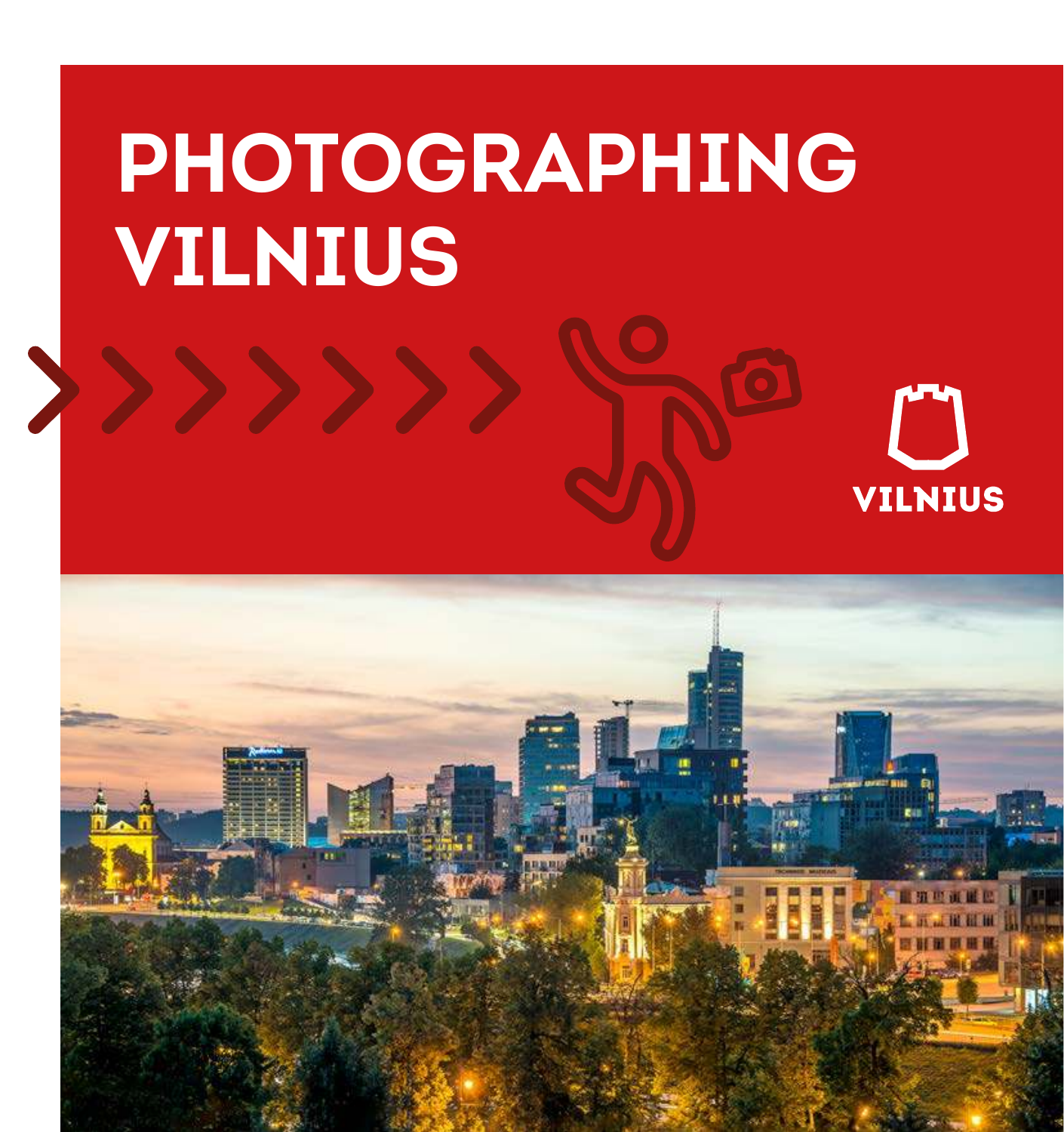**Vilnius is a city of many faces; from the classic sight of its red-roofed Old Town buildings, to the Baroque architecture among its green parks, and its spacious squares and winding streets.**

**This publication; however, is aimed at guiding you through more than just that. Off the well-trodden tourist paths lie wooden houses that still guard family secrets, hills with great views of the town and residential areas dating back to the early 20th century.**

**Wherever in town you may find yourself, one thing is certain; Vilnius is best viewed under the setting sun. For a short while, it seems to come alive and bask in the warmth of the sunlight. Early mornings are a close second. While the city is waking up, you can hear the sound of your own footsteps in the streets and watch life begin to pour into town.**

**To capture the real face of Vilnius and discover its cosiness, lift your gaze up, listen to the streets, and try to feel your way around - even with this guide in hand.**

#### **VILNIUS PANORAMAS**



#### **1. VILNIUS CATHEDRAL BELL TOWER Katedros a. 1 , www.bpmuziejus.lt**

Climb 140 wooden stairs that have been in use since the 19th century - you'll reach a panoramic terrace located 50m above street level and have an excellent view of the city.

**TIPS** For the best shots, make your way to the top of the bell tower and take photos through the windows that don't have bars on them. Point your camera at the sculptures on the cathedral's roof. You can also get Gediminas' Tower in the shot. Other windows are suitable for taking photos of the Old Town. The light is suitable for photos throughout the day.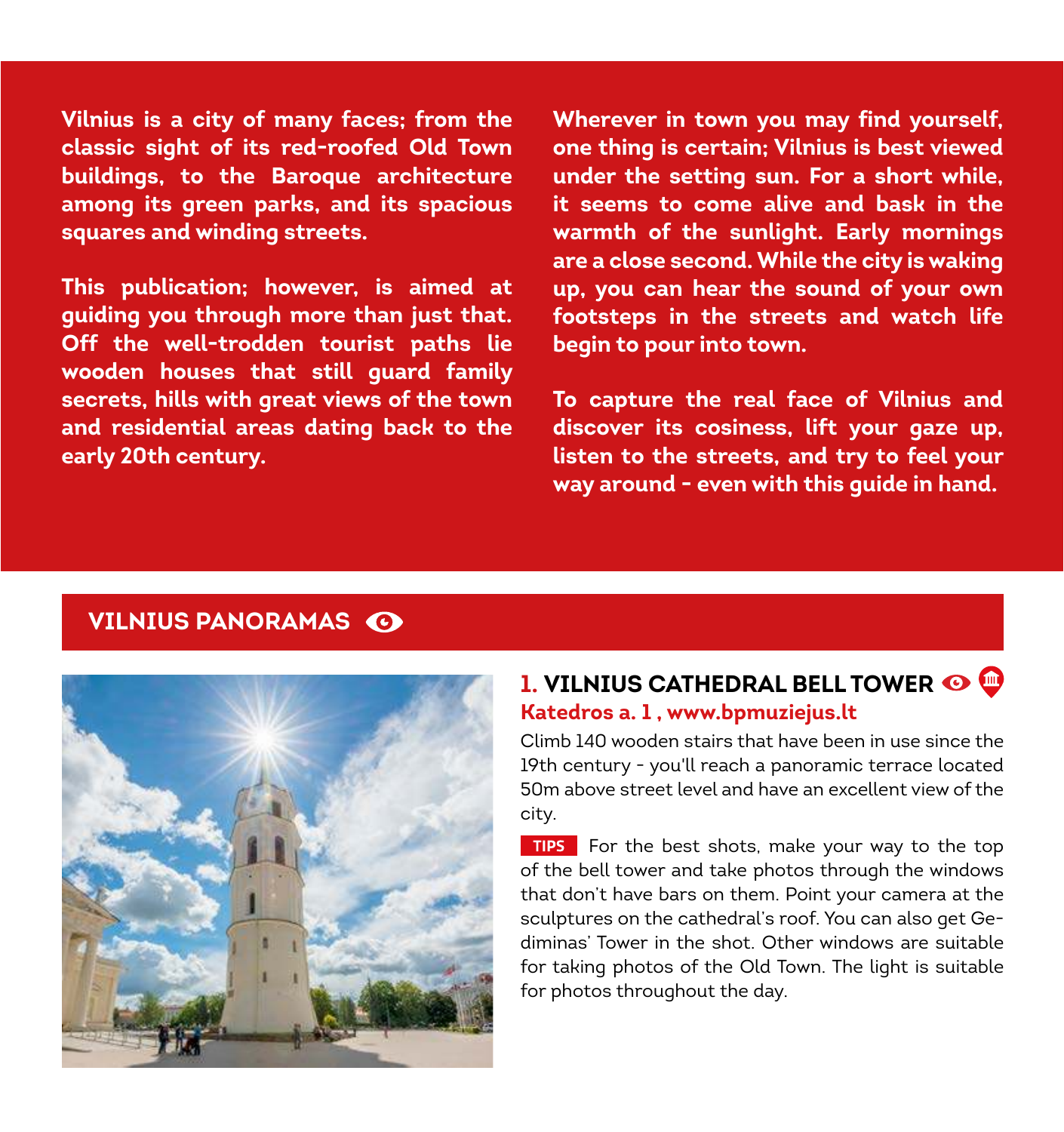

#### **2. GEDIMINAS' TOWER Arsenalo g. 5, www.lnm.lt**

Gediminas' Tower marks the spot where the Vilnius Upper Castle once stood. While the tower is not nearly as grand as the castle was, it still holds a special place in the hearts of locals and is a popular tourist spot, too.

TIPS The best time for taking photos of the tower is until about 2 p.m. Face the tower and stand either on or along the stone wall on the left. Your shot can include the Palace of the Grand Dukes of Lithuania (left) and Gediminas' Tower (right). If you happen to be here at sunset, stand on the side of the hill facing the Neris RIver - you'll get a good view of Vilnius' skyscrapers.

#### **3. THE HILL OF THREE CROSSES Entrance from T. Kosčiuskos g.**

 $\bullet$ 

Come here to experience one of the most romantic spots in Vilnius, from which most of the Old Town will be visible. The hill is named after the Three Crosses that stand atop it, which were created by architect and sculptor Antanas Vivulskis. The original crosses were demolished in 1950 by the Soviets, but the monument was rebuilt in 1989.

**TIPS** For photos of the city, you'll find the light is best in the mornings and evenings. The evening view is exceptional because you can also catch the streetlights and illuminated buildings of the Old Town. This spot is also good for sunsets.

## $\bm{\odot}$  (iii)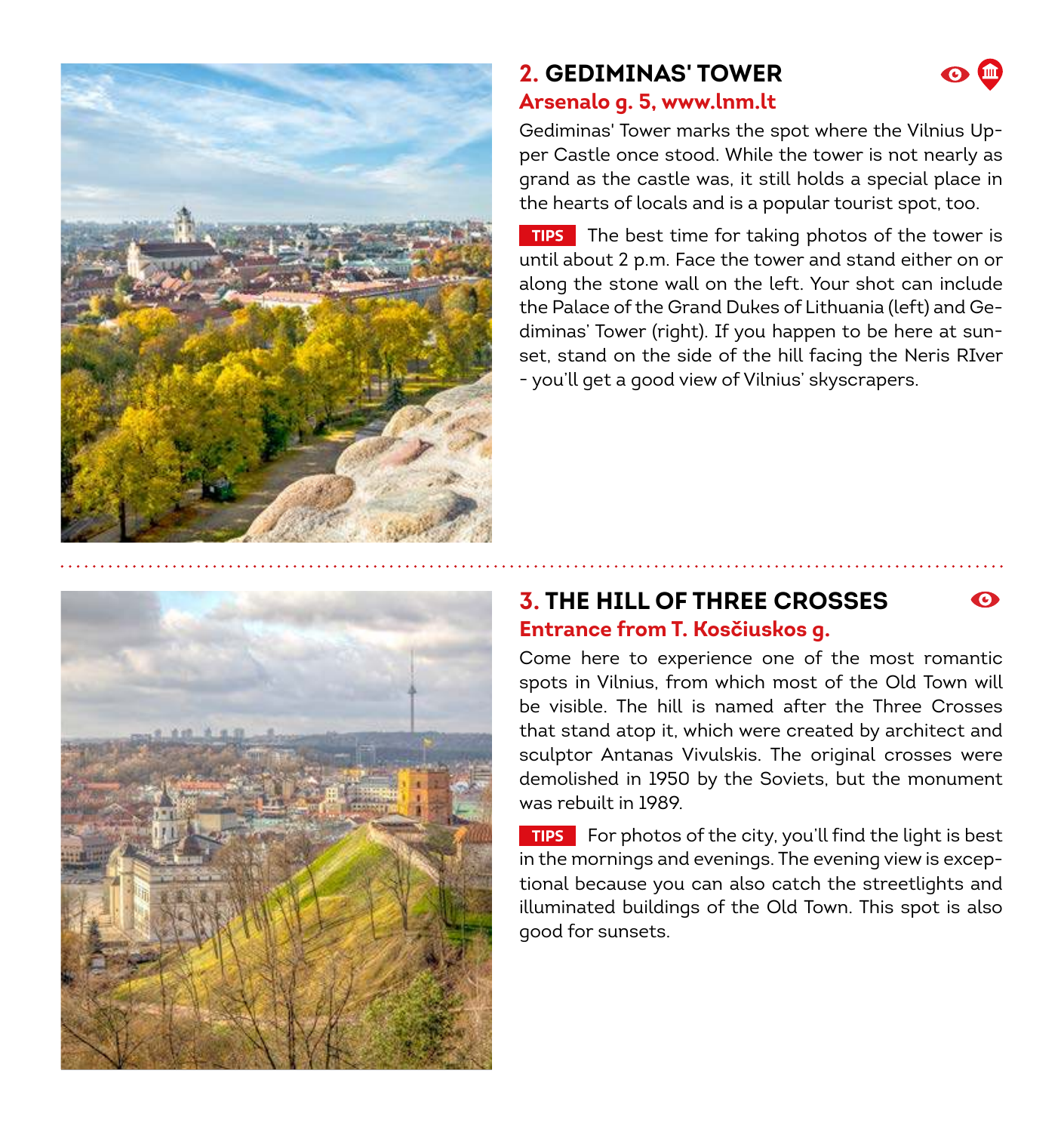

#### **4. VILNIUS UNIVERSITY BELL TOWER Šv. Jonų g. 12, www.muziejus.vu.lt**

You can see spectacular panoramas from the viewing deck on top of Vilnius University's St. Johns' Church Bell Tower. This is the highest building in the Old Town, and lets you enjoy a 360-degree view of the city centre and nearby districts.

**TIPS** It's an excellent spot for taking panoramic photos and close-ups of specific buildings, and the lighting is suitable throughout the day.



#### **5. TAURAS HILL V. Mykolaičio-Putino g. 5**

⋒

Also known as Devil's Hill or Ghost Hill, Tauras Hill is where Baltic religious holidays were celebrated a long time ago. No reports of the supernatural have ever been made, but the panoramic view atop the hill is truly enchanting. Climb the stairs that go up from Pamėnkalnio Street and soak in the view of Vilnius' old and new architecture. The TV Tower, the district of Žvėrynas and the high-rises in the new city centre are all visible from here.

TIPS When you look at the town from here, the sun is always behind you, offering excellent light throughout the day. Take photos of the distant high-rises with Tauras Hill's trees also in your shot. The evening is good for capturing the same view with the buildings illuminated.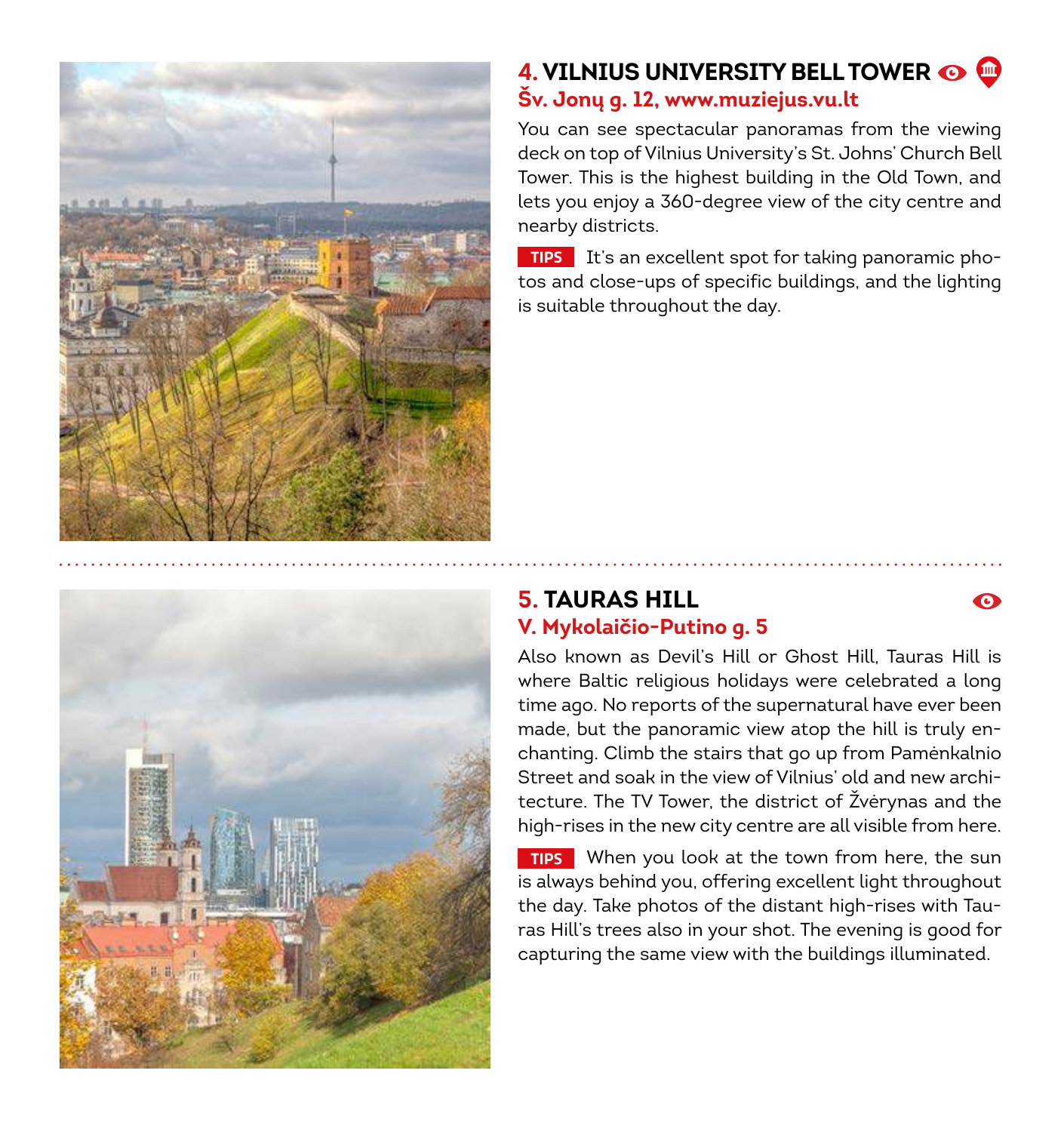



It is believed that the bastion was built in the 17th century as part of Vilnius' defensive wall, which protected the town from enemies from the east. This is a great spot to see the Old Town's church spires, and the dome of St. Casimir's church with the crown on top looks truly majestic from here. It is also where you can snap shots of hot air balloons taking off from the field at the bottom of Bastion Hill. Gediminas' Tower, the Orthodox Church of the Blessed Mother of God and the district of Užupis are all visible from here.

TIPS The spot is good for taking photos throughout the day - the sun will be behind you as you face the panorama of the Old Town and Užupis. For something different, catch the night lights after sunset.



#### **7. SUBAČIAUS LOOKOUT Subačiaus g.**

 $\bullet$ 

Between the streets of Paupio and Subačiaus, close to the site of an old monastery with its gardens and ponds, lies the Subačiaus lookout. Come here for a panoramic view of both new and old Vilnius with the Užupis quarter in sight – which has served as an inspiration for many painters and photographers. Nearby, you'll find the Church of the Ascension of the Lord - a true Baroque jewel in Vilnius.

**TIPS** When you face the city, the sun will be behind you at all times of the day, providing good lighting. The evening hues are magnificent. Zoom in a little to bring out the details in the buildings.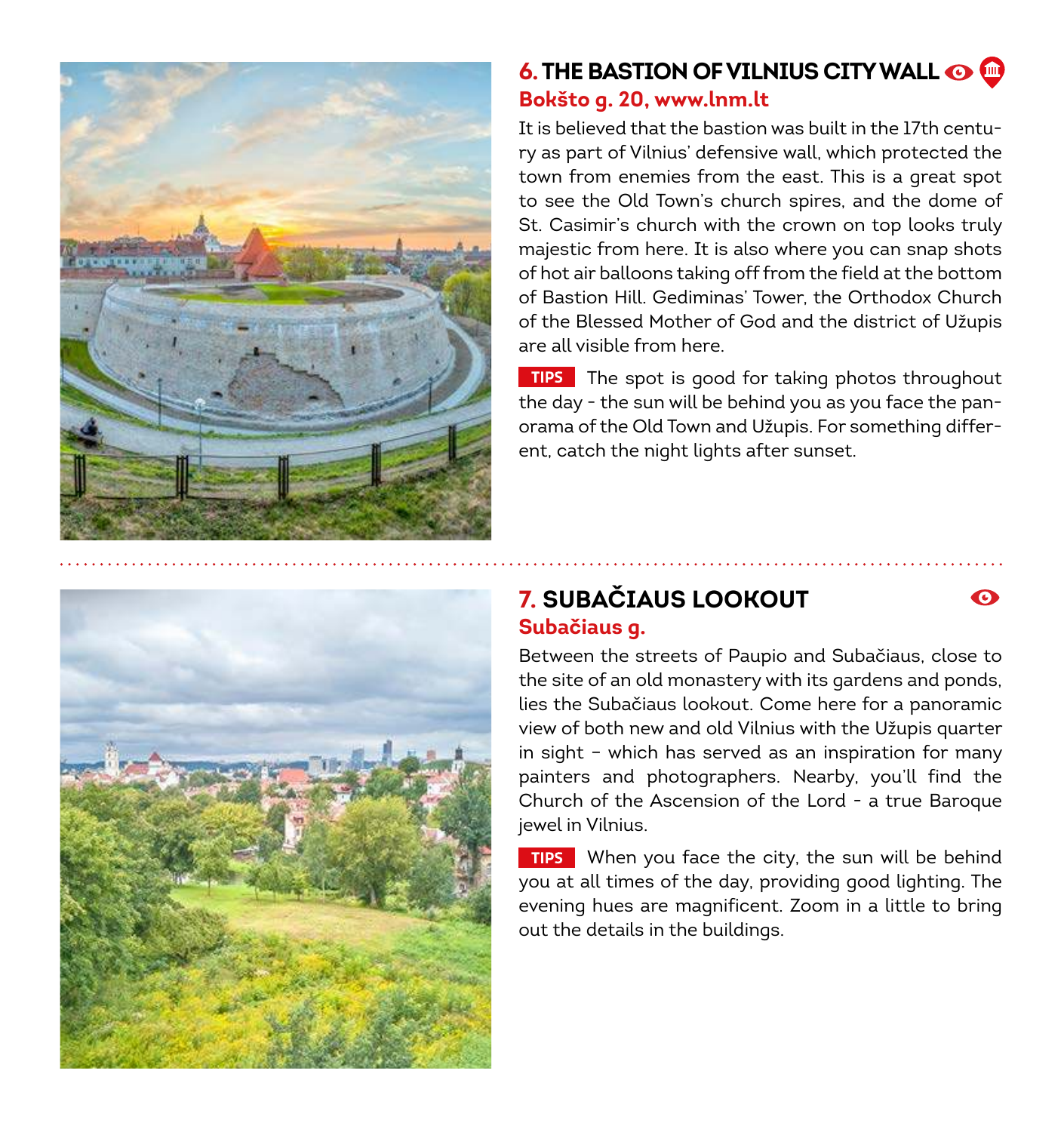

#### **8. LIEPKALNIS Minsko pl. 2, www.liepkalnis.lt**

Liepkalnis is the highest point in Vilnius (235m above sea level) and is protected as part of Pavilniai Regional Park. Its elevation made it a good candidate for the town's airport and you may well see airplanes up close on approach to landing. From here, you'll get a view of the hills in Ribiškės and a panorama of Vilnius, including the Old Town, the Hill of Three Crosses, and the TV Tower. Far in the north and west, the Soviet-era residential districts will also be visible.

Get to the highest point of the hill and point your camera at the town's buildings, zooming in as close as you can. If you're lucky you'll be able to capture a passing plane in your shot. The lighting is good throughout the day.

### **THE OLD TOWN**



#### **9. BERNARDINŲ STREET**

This 16th century street was part of the road that joined Vilnius' castles with the Bernardine Gate of the Vilnius City Wall, and is one of the oldest streets in Vilnius. Its end near Pilies Street is decorated with teapots on the side of a wall. You're guaranteed to get a postcard-worthy shot here.

**TIPS** If you plan on capturing architecture (e.g. The Shakespeare Hotel), come here in the afternoon when the sun is in the right spot. Face the arch of the hotel and stand as far away from it as possible to get the widest shot. Don't miss the facade of St. Anne's church at the end of the street. The afternoon light is good for this, too - stand on the small square and snap a shot of the church through the tree branches.

#### **10. BERNARDINE GARDENS Maironio g.**

The Bernardine Gardens lie surrounded by the Old Town's architecture. The park is where the oldest oak tree in Vilnius grows; it has been here for well over a hundred years. By taking just a short walk from the city's main square, you can hide from the noise and hear the Vilnelė River flow. Take a walk through the gardens and look for good views of Gediminas' Tower, St. Anne's and Bernardine churches, and the park's fountains. This is a great spot for nature photography - the ducks seem to love hanging out in the river right by the park.

Without a doubt, the fountains are the most photogenic structures in the park. The Grand Fountain should be photographed in the morning sun, against the sun rays, so as to catch the light on the water. The evening view if also worth your time - that's when the fountain is illuminated.

⋒

M

**CAR**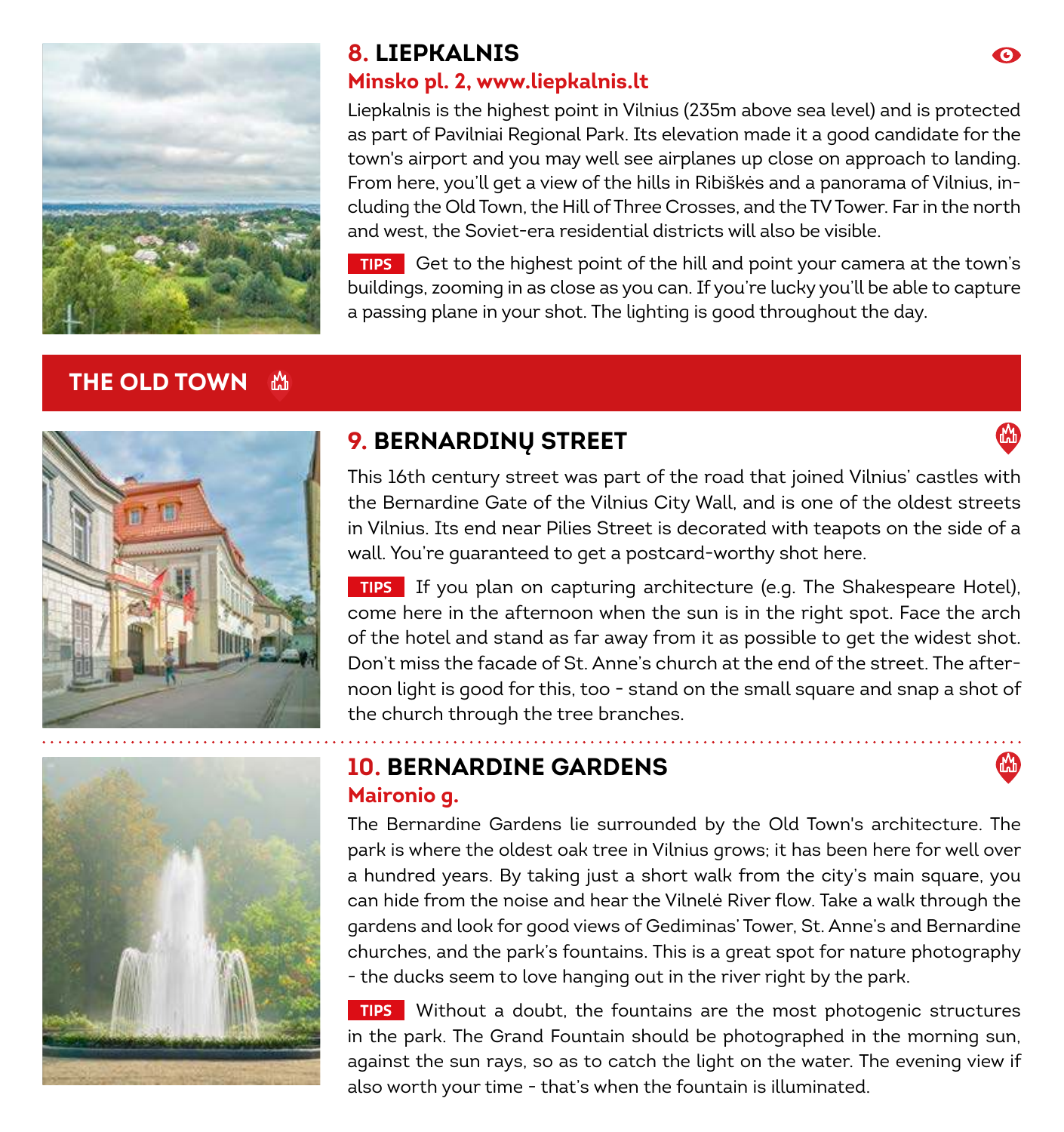



Literatų Street, with its numerous dedications to writers and poets, is a true gem of the Old Town. Alongside it, the cobblestoned Rusų Street looks out onto the Orthodox Church of the Blessed Mother of God. This street has become a favourite among foreign film production companies. Natural light during the day and artificial lights at night bring out ever-changing shades and colours.

**TIPS** For a great photo, come here from Pilies Street and point your camera at the roofs of the Old Town and Literatų Street. The light is best in the afternoon. Another good photo opportunity lies at the bottom of the street – don't forget to include the decorated wall and the white church.

#### **12. COURTYARD OF THE SIDABRYNAS ANTIQUE SHOP Pilies g. 32**

This is one of the most beautiful courtyards on Pilies Street. Pass the massive wooden gate and take the cobblestone path to the yard, where one of the buildings has a "Sidabrynas" sign on it. This courtyard, which has been an artist residence for centuries, is best photographed in the afternoon, when the sun sheds its light on the inner yard.

TIPS Take photos standing under the arch, with the front view of the yard and the Virgin Mary sculpture in your shot, symbolically framed from above by the arch's vault.



#### **13. VILNIUS UNIVERSITY Universiteto g. 3, www.vu.lt**

The architectural ensemble of Vilnius University is a unique object in the UNES-CO-protected Vilnius Old Town. It's a perfect representation of one of the oldest universities in Europe. Here, every courtyard has its own history, architecture and colours. This is a place you can visit at any time of the day. Some courtyards are covered in playful shadows in the morning, others are best viewed when the sun is high. The part of the day offering the most beautiful shots is probably the evening when the sun is in the west, saturating the colours of the buildings.

**TIPS** Stand at a point where you're facing the church of St. Johns, in the most distant corner on the left. The view through the arch will allow you to capture both the church and the bell tower. The light is best from noon to evening, and still suitable after sunset.

**CAR**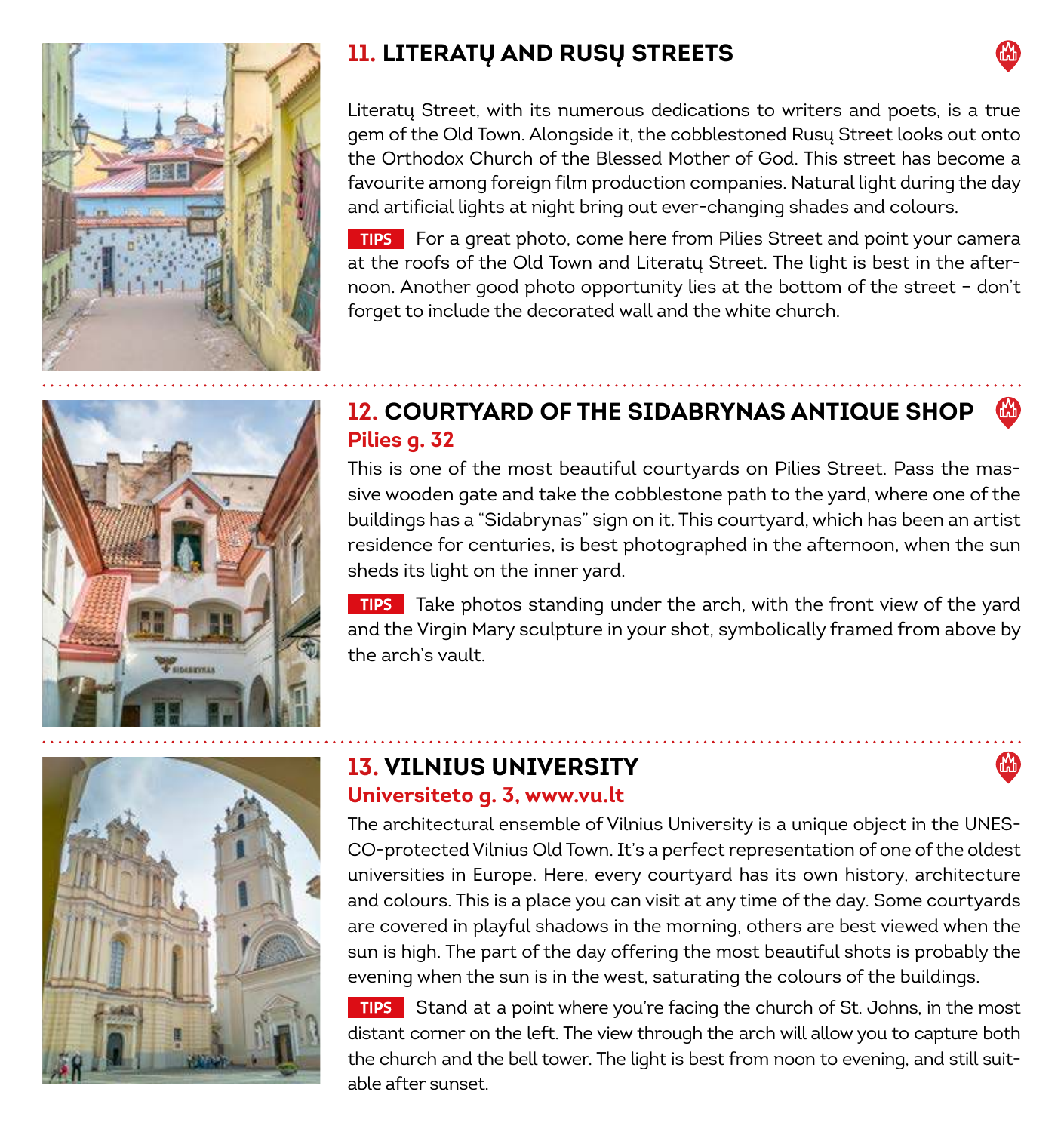





#### **14. ALUMNATAS COURTYARD Universiteto g. 4**

The most impressive Renaissance courtyard in Vilnius. The Renaissance-style palace that was built here in the 18th century created a truly mystic Vilnius courtyard. If the staircase on the left of the entrance is open, climb to the upper floor to get a better view of the space.

**TIPS** You can start taking photos as soon as you've passed through the entrance arch. Capture the row of arches on the right and get a part of the courtyard in your shot, too. Another option is to stand at the opposite end of the courtyard, having the tree in the left of your shot. Pass through the second arch opposite the entrance to find another courtyard, where you'll be able to photograph the garden of the Presidential Palace. The lighting here is best in the afternoon.

### **15. THE STREETS OF STIKLIŲ - M. ANTOKOLSKIO - ŽYDŲ**

These three charming streets in the Old Town still bear signs of the old Jewish quarter that was once here. Window shutters and arches catch the eye. Warm colours dominate as the sun fills the streets with light.

**TIPS** For the most beautiful colours, come by early in the morning or just after lunch. Early mornings are a better time in the summer, because you'll see the streets empty of chairs and tables, which fill them once the restaurants open. On summer evenings, these little streets are teeming with people having dinner or drinks. To get a good shot, face the Stikliai Restaurant and move away from it as far as you can, towards the house at Gaono Street 10. Your shot will then include the beautiful building of Stikliai Restaurant, the church tower in the distance and the house on the left. The light is best in the afternoon and early evening.

### **16. ŠV. IGNOTO STREET**

This is where Gothic, Renaissance and Baroque styles all co-exist. You'll spot the unveiled facade of a one-story house, a gate and a part of the city wall that used to encircle the whole town, complete with openings that were used for shooting.

**TIPS** You can watch the shadows play in the streetlights on sunny mornings, but ultimately, the street is best photographed in the afternoon. To get a good shot, stop at the small arch at Šv. Ignoto Street 5 and aim to capture the arch and the church in one shot.

**A**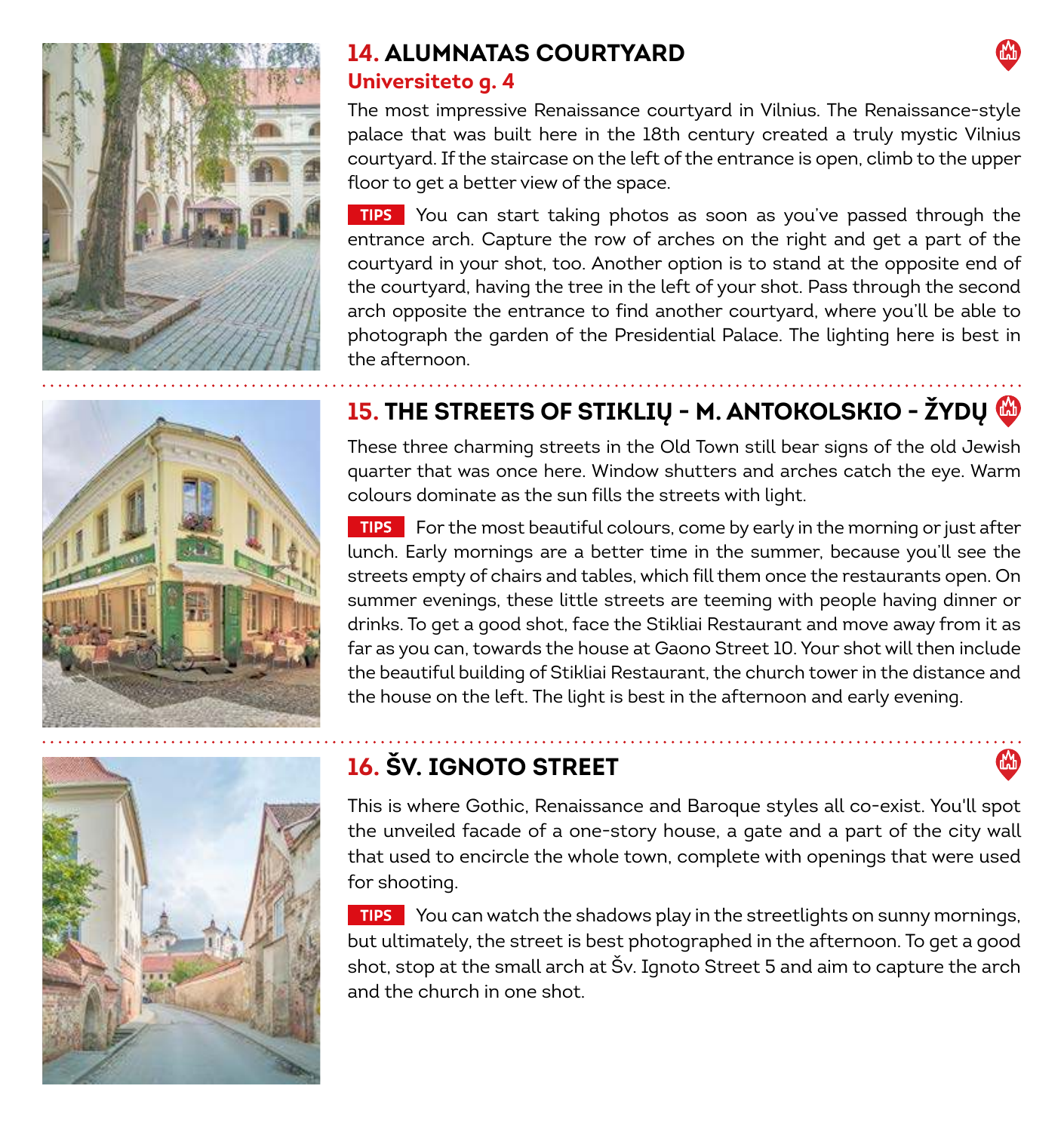

### **17. ŠV. DVASIOS STREET**

An old favourite among photographers, the street lies just beside the Gates of Dawn and the Orthodox Church of the Holy Spirit. A walk through the street will take you past the defensive wall, which has stood here since the 16th century. Old walls and windows make it a top spot for capturing the spirit of old Vilnius.

TIPS The street looks best in the afternoon when the evening sun shines on the walls and the pavement. Stand at the end of the street that's closer to the Gates of Dawn, and capture part of the foliage next to the first house at Šv. Dvasios Street 4/2. Alternatively, go to the opposite end of the street to bring out the texture of the buildings' walls.

#### **OUTSIDE THE OLD TOWN**



### **18. ŽVĖRYNAS**

 $\uparrow$ 

Žvėrynas, located on the right bank of the Neris River, is one of Vilnius' most picturesque districts. It's like a separate little town within the city. Cross the Žvėrynas Bridge to enter a neighbourhood lined with wooden houses, gardens and pine trees. The 108 wooden houses in this district are regarded as a valuable collection of wooden architectural heritage. Morning to early afternoon is when you'll find them in the best light.

TIPS The most photogenic object here is the old Žvėrynas Bridge. You can photograph it from the embankment or move down to the level of the river and capture its illuminated structure in the evening. Another good idea is crossing the Liubarto Bridge to get a good view of the Orthodox Church - this is best done in the second half of the day or at night.



#### **19. RESIDENTIAL COLONY BY JUOZAPAS MONTVILA Savickio g. 3 to Savickio g. 21**

This group of 22 cottages with a common courtyard is the oldest housing community in Vilnius. With their distinct architecture, these Secessionist style 20th century buildings look very similar to English cottages.

**FIPS** For best light, take photos in the afternoon and get the street's trees in your shot to help complement the great architecture.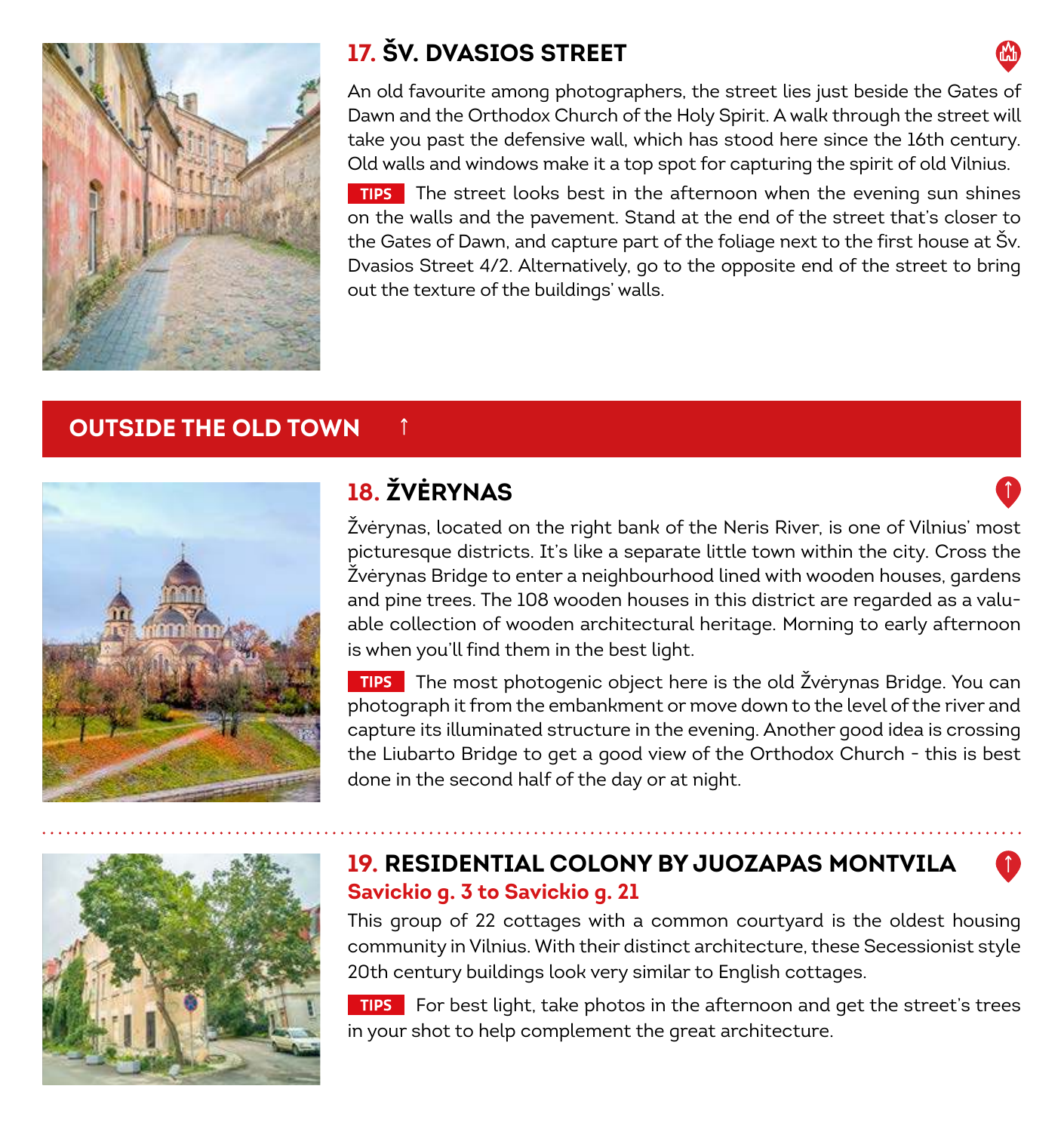

#### **20. RESIDENTIAL COLONY IN RASOS Balstogės g. 14**

Located in a historic part of town that doesn't get many visitors, the residential colony in Rasos is a block of late 19th century/early 20th century houses. This is where Stanislovas Filibertas Fleris, one of the most prominent photographers and painters of that era, lived. The colony is unique in its architecture and planning. The cobblestoned Balstogės Street adds a special charm to the area.

**TIPS** You'll find the best light in the morning. Again, aim to capture a part of the trees to liven up your shot.



#### **21. ŠNIPIŠKĖS Kintų g. 24**

The locals also call it Shanghai to reflect the fast transformation from sleepy village-like part of town to modern business district that it underwent. You can still find many late 19th century/early 20th century wooden houses here. Some of them are in use. The district tells a story of a unique multinational community right in the heart of the city. For an interesting shot, find places where old and new architecture meet.

 $\mathbf{T}$ 

TIPS Photograph the garages with the high-rise buildings in the background. The lighting is best in the afternoon.

# **QUIRKY PLACES \***



#### **22. THE CHARACTERS OF UŽUPIS**

\* **Xendity CHARACTERS OF UŽUPIS**<br>Vilnius' most bohemian neighbourhood is home to a handful of photogenic characters that have become part of the locals' lives. Spot the Mermaid, the Angel, the "Place of Power" obelisk, Jesus with a parachute, an Užupian with a cat, and a few other surprises.

TIPS This is an all-day spot, but you'll find it best on a bright day, when the sun shines through the tree branches, leaving beautiful shadows. The mermaid is best photographed from the Užupis Bridge, with the Orthodox Church in the shot. Alternatively, you can capture it from the river level - that way, you'll also see the swings under the bridge.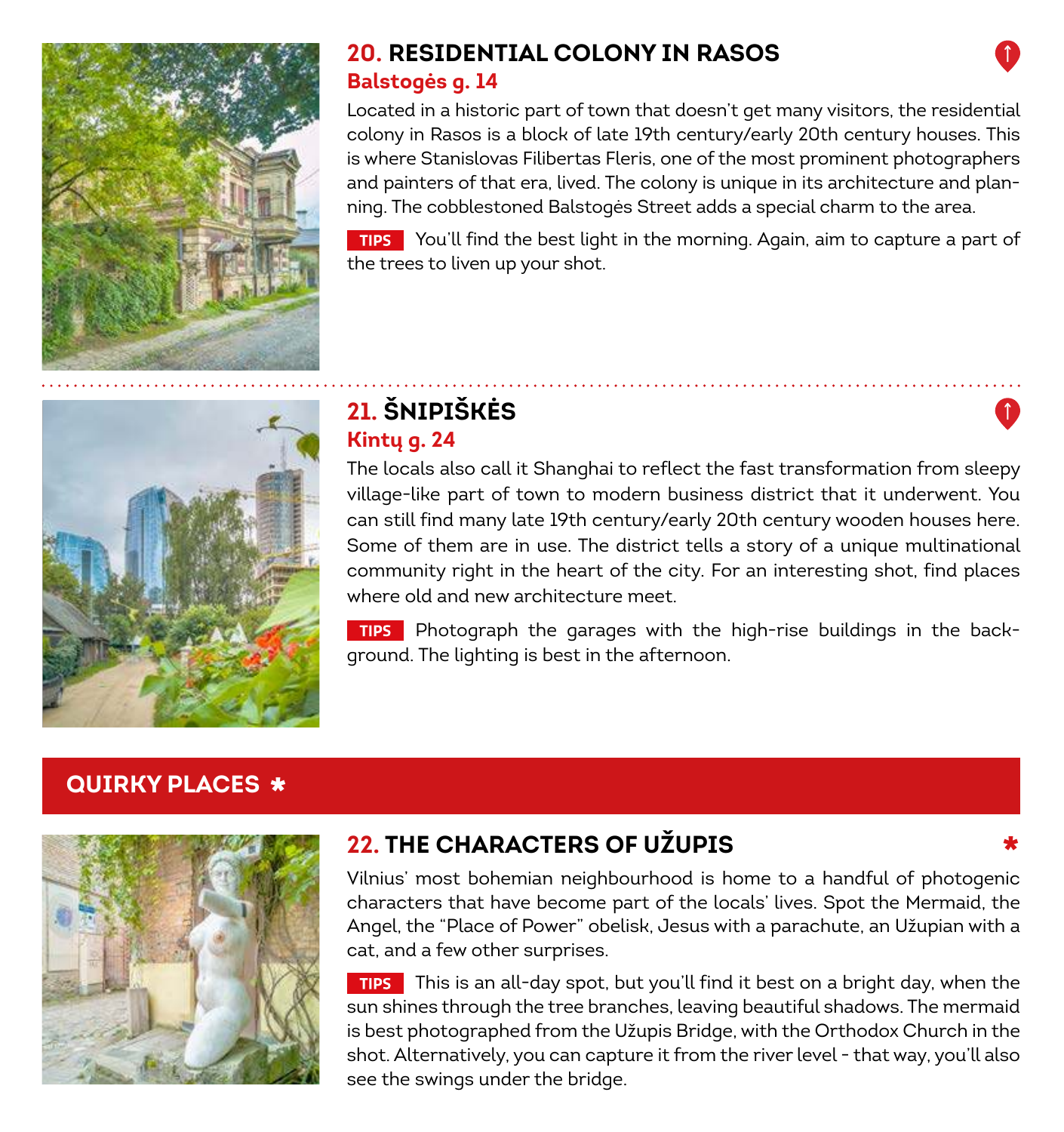

#### **23. PUTIN AND TRUMP GRAFFITI Pylimo g. 66**

An object that has received wide international attention, this work of street art by local artist Mindaugas Bonanu depicts a kiss between Vladimir Putin and Donald Trump. Heavily featured in worldwide media, the piece is truly wellknown. After being vandalised, the artist decided to reframe it: instead of a kiss, it now depicts a smoke they're sharing. The two don't just catch the eyes of locals - they're a popular tourist spot.

**TIPS** You can get close-ups or wider shots that will also let you capture the mural on the nearby wall. For best light, come here in the second half of the day.

# **GLIDE OVER VILNIUS IN A HOT AIR BALLOON**

**You'll be amazed at how quiet it is up in the air. There's nothing but the occasional sound of the hot air balloon's burner to distract you from gazing down at Vilnius in serenity. Take a morning ride to see the city waking up, or take off in the evening for a glimpse of the enchanting shadows and warm hues.**

**Both morning and evening hot air balloon rides are great for taking photos - that's when the sun and the sky create a wonderful mix of light and shadows. If you can't take to the sky, snap photos of hot air balloons taking off from the fields near White Bridge (Upės Street) or by the Bastion of Vilnius City Wall (Maironio Street).**